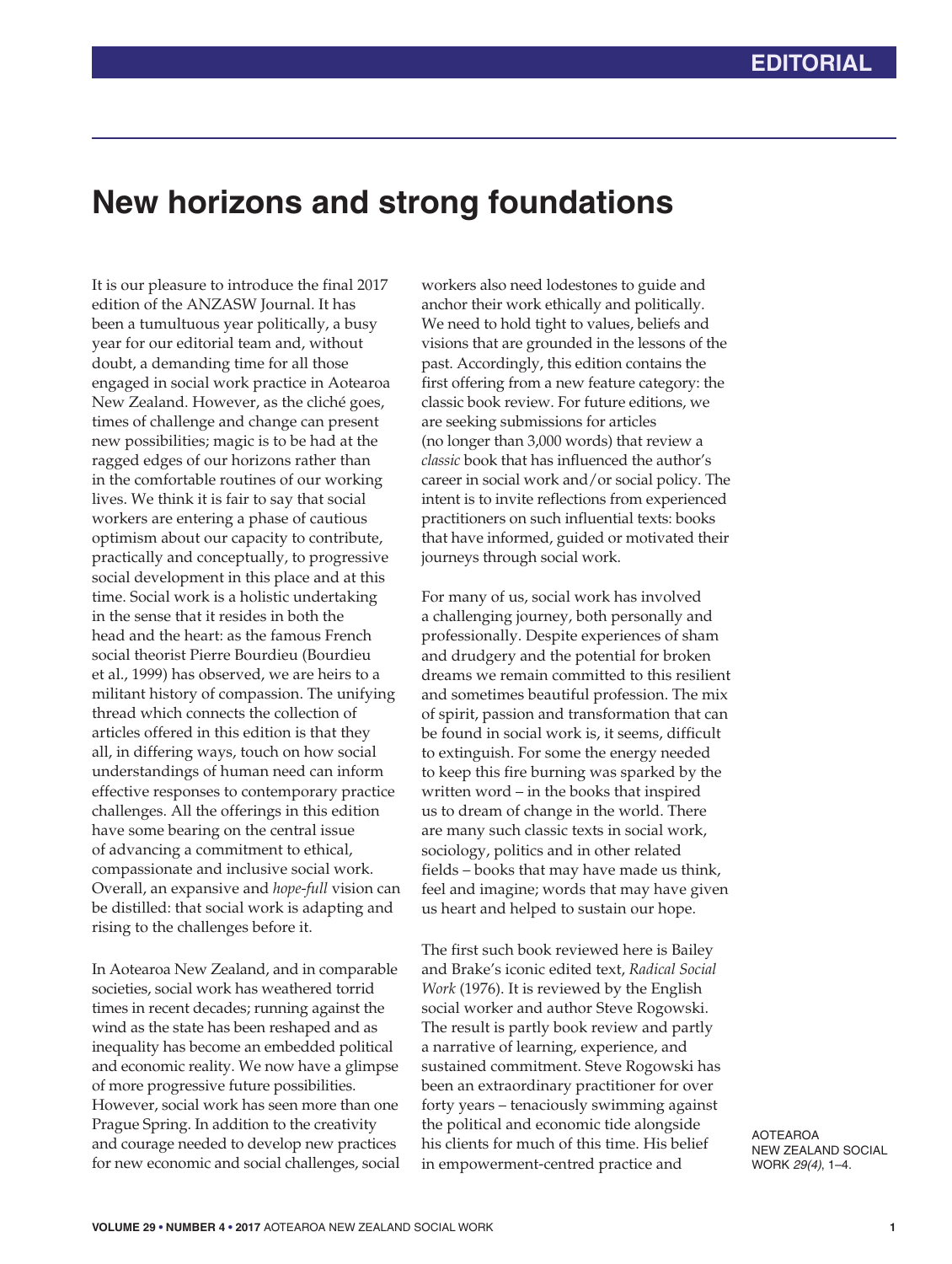in social justice for working-class people was, in part, inspired and sustained by the socialist practice visions outlined in this text. He discusses this synergy, reflects on his own practice journey and advocates for the relevance of these aspirational writings in the here and now. Provocatively, Rogowski revisits the suggestion that social workers may legitimately operate both in and against the state; proposing that creative resistance, in alliance with those in need, can be ethically justified in times of political and managerial austerity.

The first full article presented here – "Five Years in the News" by Staniforth and Beddoe – reports on a qualitative thematic analysis of 1,512 articles featured in the *New Zealand Herald* and *Otago Daily Times* newspapers from the years 2008–2012. This research paints a picture of a profession that is both embattled and hardy. Data were generated by using the search terms "social work"; "social worker"; and "child youth and family." Analysis reveals very limited coverage of the scope and depth of the profession and a blaming and stigmatising view of contemporary practice. Child protection is conflated with social work generally. The errors of practice and the authoritative elements of statutory social work are exaggerated at the expense of the more common practices of child and family centred resolution. However, as with much social work practice, hope is found in hidden moments: "Occasionally, a glimpse of a noble, quietly heroic social worker was shown – sitting overnight with a teenager who could not be placed in an appropriate custodial setting, saying a prayer for a promising teen, or showing a journalist, with privileged behind-the-scenes access, that specific children can be helped." This is reminiscent of Weick's (2000) much quoted observation that social work carries an often concealed, but ever-present, voice of everyday care and compassion.

Against the back-drop of looming mandatory registration, the influence of this limited and skewed media representation of social

work on the identity of the profession is further explored by Hobbs and Evans in their study of professional self-perceptions. Eighty-three registered, or registerable, social workers were interviewed in this study. The findings suggest that the over-identification of statutory child protection with the broader profession has impacted on practitioner perceptions of their public image, generating a degree of self-stigma. It is further reported that social workers in multi-disciplinary health settings continue to experience professional marginalisation. However, the desire to develop and project a more accurate and informed understanding of the skills, knowledge and social understandings which social work offers remains intact and there is cautious positivity about future development. A sense of engagement in the ongoing struggle to develop and assert a progressive identity continues to animate the profession.

The process of initially selecting students for admission to professional social work programmes is the topic of our next article by Hughes, Gremillion, Bridgman, Ashley, and McNabb, a group of social work educators who explore the correlation between selection processes and ultimate student success in the BSW programme at Unitec (Auckland, New Zealand). The authors conclude that current selection criteria, including interpretation of the "fit and proper" guidelines do not accurately predict student success and that adequate resourcing and support provided through the course of study offers a more effective guarantee of achievement. Something of a return to core social work values is embedded in this finding: that tertiary pedagogy in social work needs to mirror the empowering aspirations of practice to a large degree. An invitation to enter the social work profession carrying a belief in the capacity for change, and fidelity to the values of justice and inclusion is put forward by the authors.

The fourth and fifth articles in this collection concern social practice within the field of disability. Do Lan Phuong provides a comprehensive critique of the development of Australian policy, law and practice in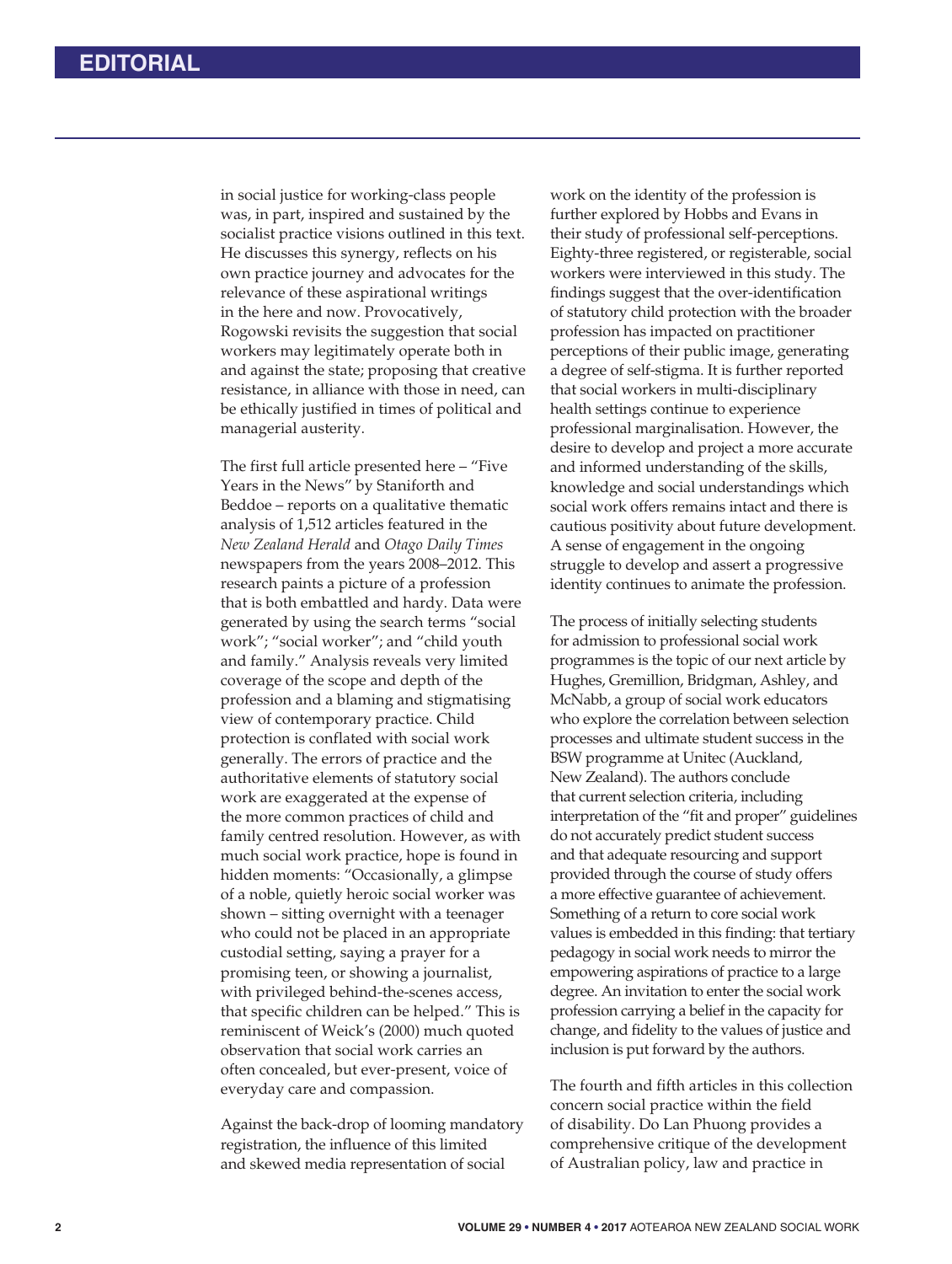relation to disability services for Indigenous Australians. The analysis takes a contextual and critical approach to understanding complex social causation and the need for empowerment-centred responses, highlighting "the urgent need for disability policy improvements, and promotes further design of culturally appropriate healthcare for Indigenous populations, who are still 'disabled', not only by colonial histories but also their contemporary socio-economic marginalisation." Choi, Park, and O'Brien look at the challenges involved in more effectively meeting the dual needs of migrant groups in the disability service sector in Aotearoa New Zealand. A small study of Korean immigrant parents raising children with disabilities highlights the paramountcy of trust in the professional relationship and the importance of parents' confidence in services to fully support their children to achieve. Parents and professionals interviewed for this study cited an overemphasis on risk management and agency processes as detracting from their experiences as service users and their capacity to provide what they most want for their children – a high quality of life and a sustainable future. Challenges presented by language, cultural values and the migrant experience require a further reassertion and application of core social work practice values: power-sharing and self-determination.

The theme of working within and across cultures is further developed by Gibbs who introduces us to the experience of cross-cultural adoption. This contribution returns our gaze to social work practice with children and their families, specifically to the beautiful complexity of cross-cultural and transracial families. This author explains the fluid concepts important to a critical discussion about culture, offers her own experience of raising two adopted sons, and provides concrete guidance to cross-cultural and transracial families and professionals working alongside them. The key tasks of developing cultural identity, and promoting the development of anti-oppressive/antiracist attitudes are presented here as both family and community responsibilities.

Finally, to round off this assorted collection, Yeung, Good, Donoghue, Spence, and Ross tackle issues related to the ageing population in Aotearoa New Zealand and the choices made about living arrangements across the continuum from independent living within retirement villages to assisted aged care facilities. The study found that retaining dignity, strong relationships, good mental health and reducing loneliness and isolation, are understandably what matter most to residents – contributing to their sense of autonomy and well-being in retirement villages. Social workers are inconsistently employed in this growing field and it is argued that the unique social understandings and professional skills of social workers can contribute valuable expertise to transition planning and to ensuring accessibility and inclusivity of support.

In summary, this issue sketches the widening scope and diversity of social work practice, which sees social workers both adapting to, and contributing to, rapidly changing social and political landscapes. This eclectic collection of articles provides a snap-shot of the many places in which social workers interact with their communities. Complex challenges still exist: about the public portrayal of social work, about confidence in the dignity and worth of the profession, about recognition of social workers' capacity to contribute across disciplinary settings, and across cultural and generational identities. As Rogowski illustrates in his powerful retrospective narrative, the lived experience of social workers and those who are constructed as their clients, is impacted by social, economic and political forces. We are encouraged to see beyond a managerial focus on risk management, resource allocation and production efficiency and invited to actively recognise, explore and advocate for the insights which the social work profession has to offer both those in need, and those who hold the purse strings. The contributors to this issue caution us